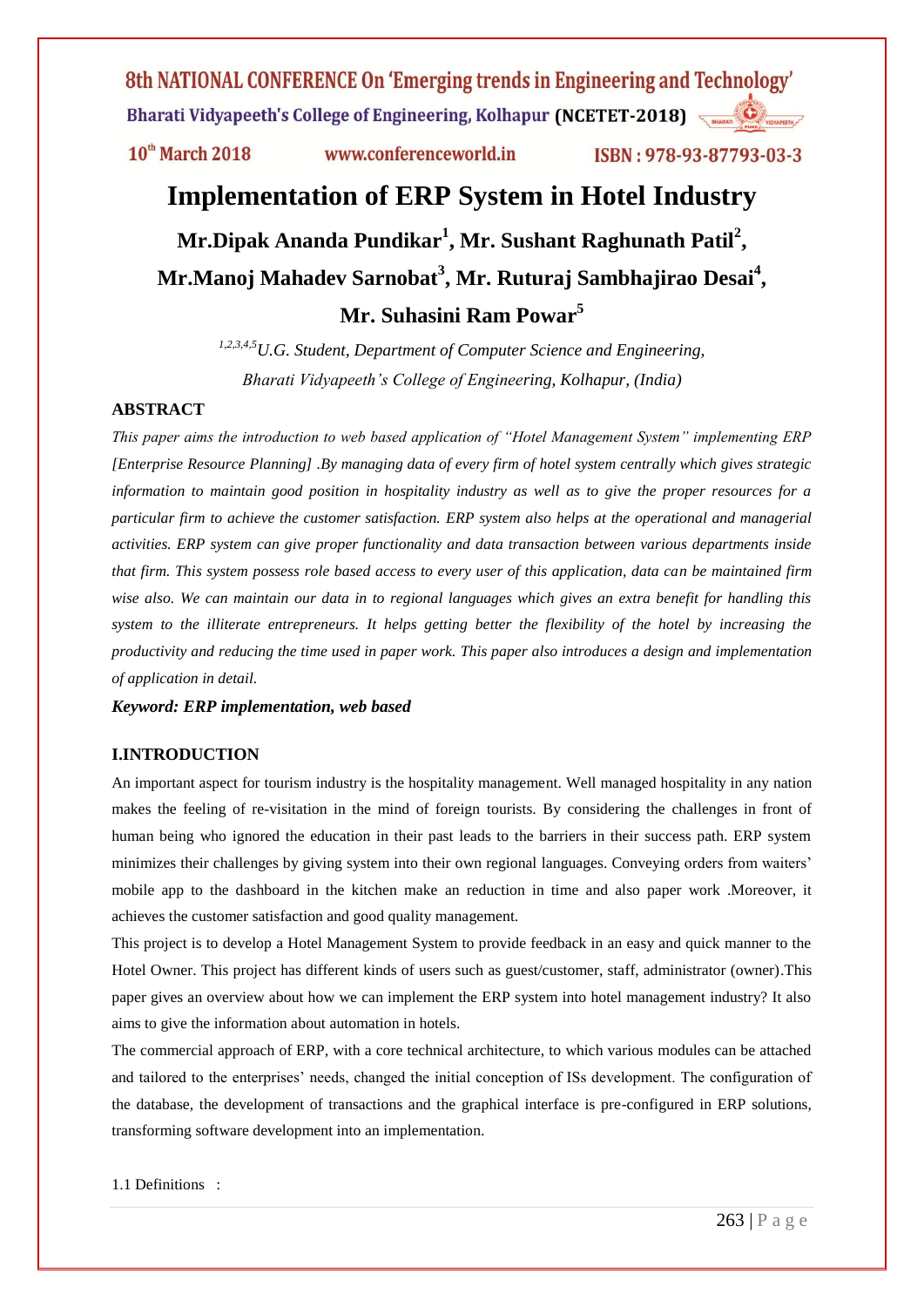### $10<sup>th</sup>$  March 2018

www.conferenceworld.in

ISBN: 978-93-87793-03-3

ERP may be defined as a particular IS solution with some individual characteristics

a) It originates with a commercial solution.

b) It is an application-software, configured to support all business functions of the enterprise

c) It uses on-line client-server transactions, with a centralized database and friendly user interface.

d) It is a standard software package, which can be tailored with addition of diverse modules. The customization

of the software with the enterprises´ needs consists in the configuration of the transactions between modules.

### **1.1 Existing System**

Existing software are Desktop based so we can"t access such kind of software from other devices such as smart phone, tablets, Difficult to handle data accurately and security because of the data lost, viewing by unauthorized people, can"t collect the data at the time. We can"t generate customized reports on monthly; yearly basis to do that owner has to depend on Tally operator who generates spread sheet reports. Purchase/return option not there in the existing system which makes it less feasible. In order makes all these things feasible we need to develop centralised ERP system.

### **II. PROPOSED SYSTEM**

#### **2.1 Block Diagram**



Figure2.1. DFD for Android Based Automation of Museum

### **Description**

This system is designed to be simple to use, simple to understand and easy to implement configure to fit. It is provided as an Application Service Provision thus offering low setup costs. This software has a strong feature that all the administration is handled by only one. This software allows administrator to give access permissions to users.

This system is meant for three kinds of users namely: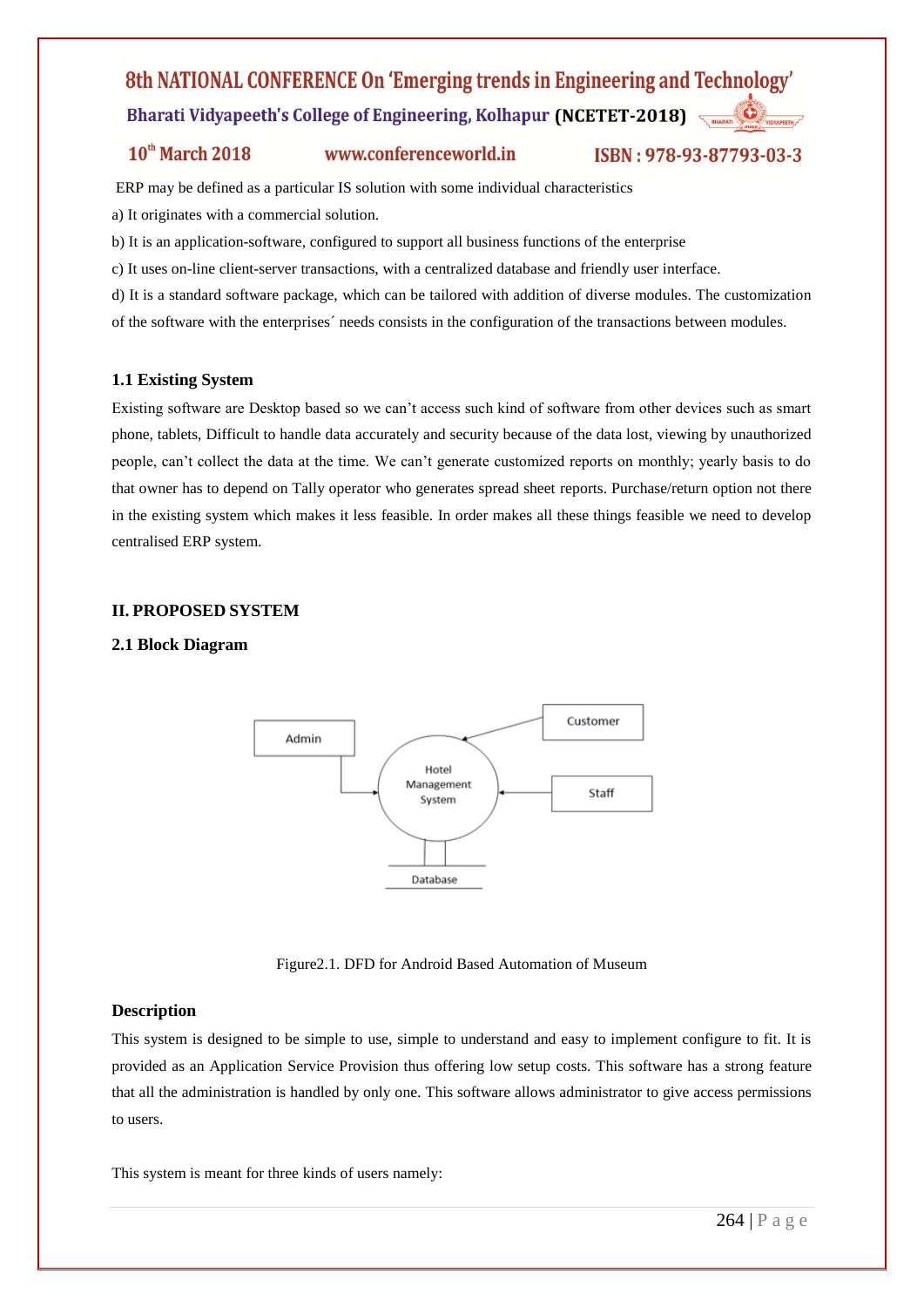$10<sup>th</sup>$  March 2018

www.conferenceworld.in

ISBN: 978-93-87793-03-3

- 1. Customers
- 2. Staff
- 3. Administrator

Online customers can view relevant articles and news and administrators can maintain the package with daily updates to the hotel account. The administrator has to be allowed user with a password recovery and password change functions are also built in the package.

The principle goal of this system is to ensure that the entire hotel management scheme like room actions, assigning rooms according to clients" demand, Admission of new customer etc. is automated and digitized. This scheme has been considered to automate digitize a subsequent function performed by hotel:

- Room feature functions
- Opening a latest room
- Modification to area assigned
- Check in Check out of clients
- Client Reservations
- Conveying online messages within hotel staff
- Maintaining co-ordination between various departments of hotel management system.

#### **2.2 System Architecture**



Figure2.2. System Architecture for Web Based Hotel ERP System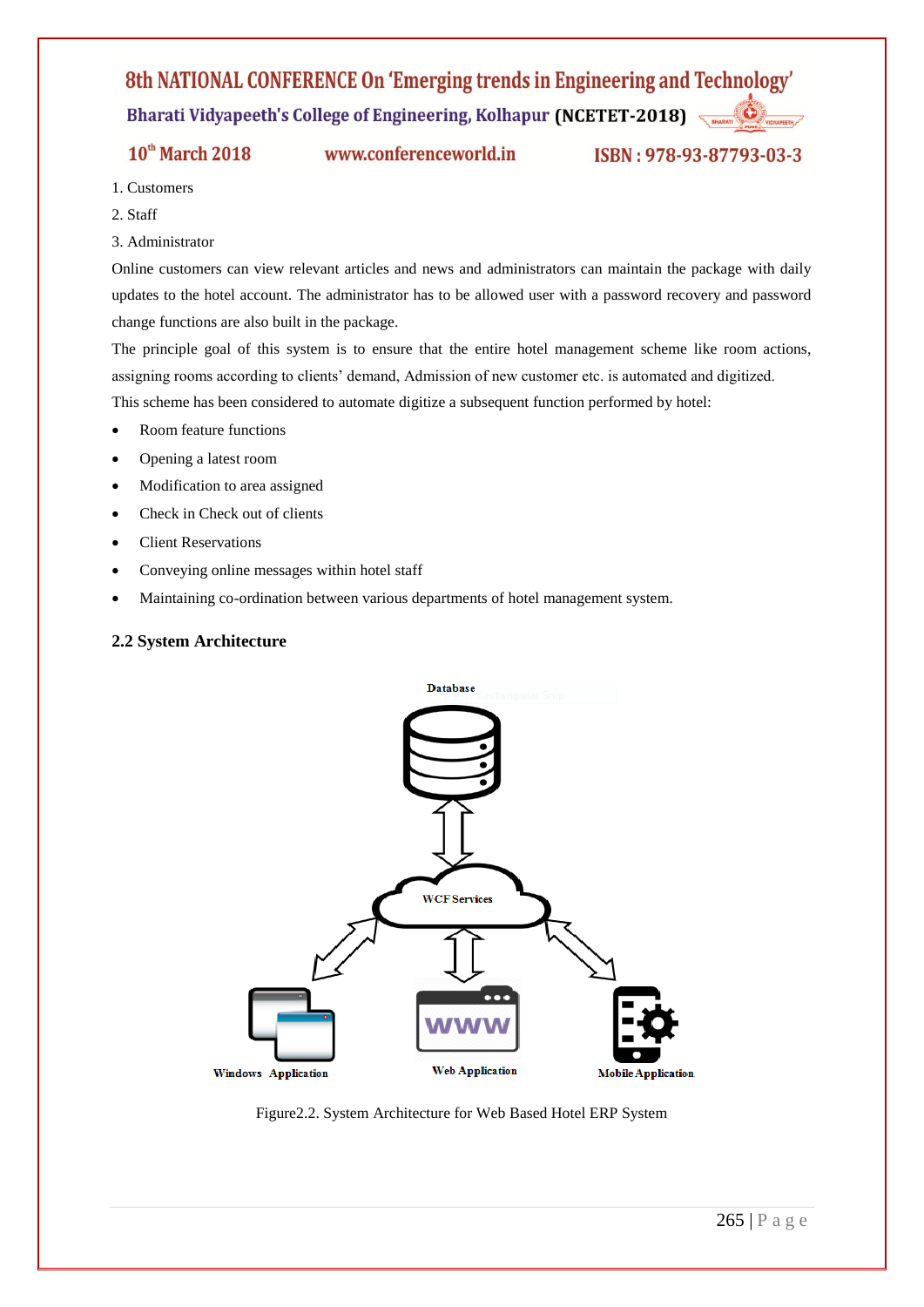10<sup>th</sup> March 2018

www.conferenceworld.in

ISBN: 978-93-87793-03-3

### **III.MOTIVATION**

The Design and implementation of ERP system in hotel industry introduces a web based application for admin, windows application for receptionist, mobile application for staff and website for the clients" .When client books hotel essential data must get through the website. Receptionist maintains that data to the record in the database with the help of windows application. Mobile application is use to give any notifications within staff members. Admin can manage the daily functionalities in various departments of the hotel. This paper introduces the design and implementation of ERP system in hotel.

[1] "ERP Adoption in the Hotel Industry: How Software Implementation Becomes Development" introduces the challenges in front of the hospitality industry while adopting the ERP system. This is especially relevant in the Brazilian hospitality sector where network systems are naturally decentralized, thus making the adoption of an enterprise system a complex and challenging undertaking. This case study brings valuable information to understand further ERP implementations and systems integration in addition to relevant factors influencing their success and possible failure.

[2]What is ERP? Information Systems Frontiers introduces various possible definition for the ERP. In this paper they have mentioned that ERP derives from the MRP discussion is misleading in three ways. First, ERP does not have a particular focus on resources. At least of equal importance to the resource view is the process view. Second, the planning functionality is not the main strength of current ERP packages, which emphasise the execution of operational transactions like sales order processing, more than support for sophisticated planning procedures in the areas of procurement, production, sales or finance. Third, the term "Enterprise" is now too narrowly focused. While MRP covered all functions related to material management, and MRPII and CIM indeed concentrated on manufacturing issues, the development of integrated solutions for processes that span suppliers, customers or banks, extends the classical perspective that was limited by the borderlines of a company.

[3] "Advantages, Limitations and Solutions in the Use of ERP Systems (Enterprise Resource Planning) – A Case Study in the Hospitality Industry" introduces the number of advantages and limitations of the ERP system along with that solutions to overcome the limitation in it. In this paper they have analysed that an ERP System hardly automates the activities of all departments of an organization, covering, usually, only the support processes (back office). This limitation is also highlighted in the hospitality industry, where specific solutions are adopted, often from suppliers who do not offer integration solutions with the remaining implemented applications.

#### **IV.CONCLUSION**

It has been matter of immense pleasure, honour and challenge to have this opportunity to take up this project and complete it successfully. While developing this project we have learnt a lot about hotel management and we have also learnt how to make it user friendly (easy to use and handle) by hiding the complicated parts of it from the users. During the development process we studied carefully and understood the criteria for making software more demanding.